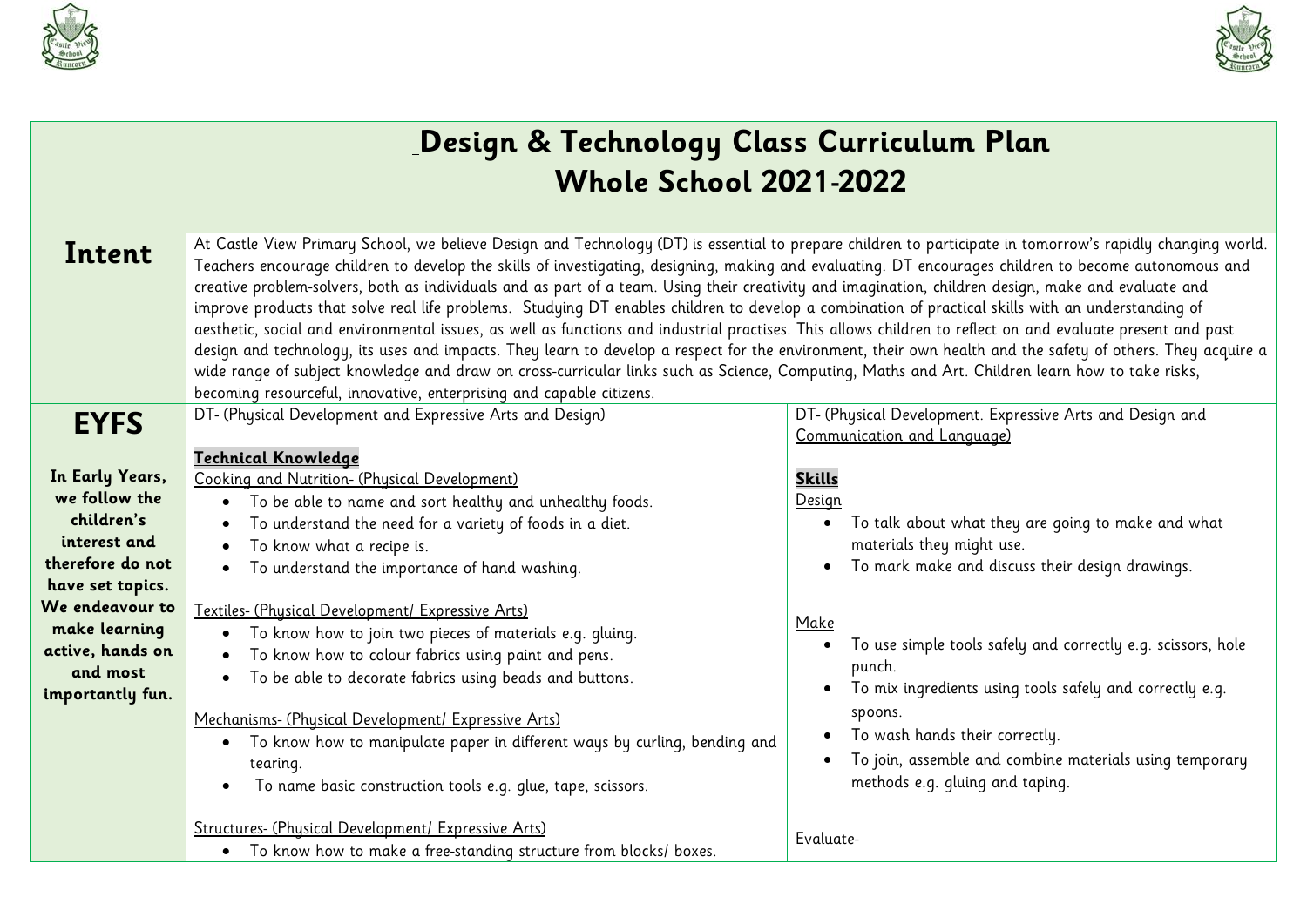



| To know how to make a structure taller.                                                                                                                                                                                                                                                                                                                                                                             | To talk about their design ideas and what they have made.<br>To identify what they like about their product.                                                                                                                                                                                                                                                                                                                                                                                                                                                                                                                                                                                                                                                                                                                                                                                                                                                                                                                                                                                                                                                                                                                                                              |
|---------------------------------------------------------------------------------------------------------------------------------------------------------------------------------------------------------------------------------------------------------------------------------------------------------------------------------------------------------------------------------------------------------------------|---------------------------------------------------------------------------------------------------------------------------------------------------------------------------------------------------------------------------------------------------------------------------------------------------------------------------------------------------------------------------------------------------------------------------------------------------------------------------------------------------------------------------------------------------------------------------------------------------------------------------------------------------------------------------------------------------------------------------------------------------------------------------------------------------------------------------------------------------------------------------------------------------------------------------------------------------------------------------------------------------------------------------------------------------------------------------------------------------------------------------------------------------------------------------------------------------------------------------------------------------------------------------|
| Key vocabulary<br>Textiles: join, bead, button, materials, fabric, felt, colour, decorate<br>Structures: cellotape, qlue stick, masking tape, structure, stronger, parts, triangle<br>Sticky Knowledge:<br>Healthy foods are good for your health.<br>To many unhealthy foods are bad for your health.<br>Washing your hands helps to remove germs.<br>A structure is something of many parts that is put together. |                                                                                                                                                                                                                                                                                                                                                                                                                                                                                                                                                                                                                                                                                                                                                                                                                                                                                                                                                                                                                                                                                                                                                                                                                                                                           |
|                                                                                                                                                                                                                                                                                                                                                                                                                     |                                                                                                                                                                                                                                                                                                                                                                                                                                                                                                                                                                                                                                                                                                                                                                                                                                                                                                                                                                                                                                                                                                                                                                                                                                                                           |
|                                                                                                                                                                                                                                                                                                                                                                                                                     |                                                                                                                                                                                                                                                                                                                                                                                                                                                                                                                                                                                                                                                                                                                                                                                                                                                                                                                                                                                                                                                                                                                                                                                                                                                                           |
|                                                                                                                                                                                                                                                                                                                                                                                                                     |                                                                                                                                                                                                                                                                                                                                                                                                                                                                                                                                                                                                                                                                                                                                                                                                                                                                                                                                                                                                                                                                                                                                                                                                                                                                           |
|                                                                                                                                                                                                                                                                                                                                                                                                                     |                                                                                                                                                                                                                                                                                                                                                                                                                                                                                                                                                                                                                                                                                                                                                                                                                                                                                                                                                                                                                                                                                                                                                                                                                                                                           |
|                                                                                                                                                                                                                                                                                                                                                                                                                     |                                                                                                                                                                                                                                                                                                                                                                                                                                                                                                                                                                                                                                                                                                                                                                                                                                                                                                                                                                                                                                                                                                                                                                                                                                                                           |
|                                                                                                                                                                                                                                                                                                                                                                                                                     |                                                                                                                                                                                                                                                                                                                                                                                                                                                                                                                                                                                                                                                                                                                                                                                                                                                                                                                                                                                                                                                                                                                                                                                                                                                                           |
|                                                                                                                                                                                                                                                                                                                                                                                                                     |                                                                                                                                                                                                                                                                                                                                                                                                                                                                                                                                                                                                                                                                                                                                                                                                                                                                                                                                                                                                                                                                                                                                                                                                                                                                           |
| Technical Knowledge                                                                                                                                                                                                                                                                                                                                                                                                 | Skills- Research, Design, Make and Evaluate (all these skills to                                                                                                                                                                                                                                                                                                                                                                                                                                                                                                                                                                                                                                                                                                                                                                                                                                                                                                                                                                                                                                                                                                                                                                                                          |
|                                                                                                                                                                                                                                                                                                                                                                                                                     | be incorporated into each 'Technical Knowledge' unit)                                                                                                                                                                                                                                                                                                                                                                                                                                                                                                                                                                                                                                                                                                                                                                                                                                                                                                                                                                                                                                                                                                                                                                                                                     |
|                                                                                                                                                                                                                                                                                                                                                                                                                     | Research                                                                                                                                                                                                                                                                                                                                                                                                                                                                                                                                                                                                                                                                                                                                                                                                                                                                                                                                                                                                                                                                                                                                                                                                                                                                  |
|                                                                                                                                                                                                                                                                                                                                                                                                                     | To explore some existing products- Who is it for? What is the<br>$\bullet$                                                                                                                                                                                                                                                                                                                                                                                                                                                                                                                                                                                                                                                                                                                                                                                                                                                                                                                                                                                                                                                                                                                                                                                                |
|                                                                                                                                                                                                                                                                                                                                                                                                                     | product used for? Where might you find the product?                                                                                                                                                                                                                                                                                                                                                                                                                                                                                                                                                                                                                                                                                                                                                                                                                                                                                                                                                                                                                                                                                                                                                                                                                       |
|                                                                                                                                                                                                                                                                                                                                                                                                                     |                                                                                                                                                                                                                                                                                                                                                                                                                                                                                                                                                                                                                                                                                                                                                                                                                                                                                                                                                                                                                                                                                                                                                                                                                                                                           |
| when preparing food.                                                                                                                                                                                                                                                                                                                                                                                                | Design                                                                                                                                                                                                                                                                                                                                                                                                                                                                                                                                                                                                                                                                                                                                                                                                                                                                                                                                                                                                                                                                                                                                                                                                                                                                    |
| To know how to follow a recipe.<br>$\bullet$                                                                                                                                                                                                                                                                                                                                                                        | To suggest ideas and explain what product they will be<br>$\bullet$<br>designing and making to others.                                                                                                                                                                                                                                                                                                                                                                                                                                                                                                                                                                                                                                                                                                                                                                                                                                                                                                                                                                                                                                                                                                                                                                    |
|                                                                                                                                                                                                                                                                                                                                                                                                                     | To identify a target group for who they intend to design and                                                                                                                                                                                                                                                                                                                                                                                                                                                                                                                                                                                                                                                                                                                                                                                                                                                                                                                                                                                                                                                                                                                                                                                                              |
|                                                                                                                                                                                                                                                                                                                                                                                                                     | make their product for.                                                                                                                                                                                                                                                                                                                                                                                                                                                                                                                                                                                                                                                                                                                                                                                                                                                                                                                                                                                                                                                                                                                                                                                                                                                   |
|                                                                                                                                                                                                                                                                                                                                                                                                                     | To model their ideas on paper and card creating simple designs.                                                                                                                                                                                                                                                                                                                                                                                                                                                                                                                                                                                                                                                                                                                                                                                                                                                                                                                                                                                                                                                                                                                                                                                                           |
|                                                                                                                                                                                                                                                                                                                                                                                                                     | Cooking and Nutrition: fruit, vegetables, healthy, unhealthy, taste, smell, texture, appearance, safety, hygiene, hand washing, apron, health, recipe<br>Mechanisms: curling, bending, tearing, joining, hammer, glue, tape, staples, scissors, mechanism, move<br>Playing and exploring (Resilience): I can seek challenges.<br>Active learning (Responsibility): I can persist with an activity when challenges occur.<br>Creating and Thinking Critically (Expression): I can have my own ideas. I can test my ideas. I can make predictions.<br>An understanding of the importance of handwashing before cooking to remove germs<br>Able to use tools correctly and safely e.g. scissors, spoons<br>Understanding of healthy and unhealthy foods<br>Understanding of eating well contributing to good health.<br>Able to combine materials using glue and tape.<br>Cooking and Nutrition - Preparing Fruits and Vegetables<br>To understand where food comes from e.g. farm, grown.<br>To understand the need for a variety of foods in the diet.<br>To know and use sensory vocabulary relevant to the project.<br>To understand the importance of hand washing and wearing an apron<br>Structures-Freestanding<br>• To know the simple order of making a structure. |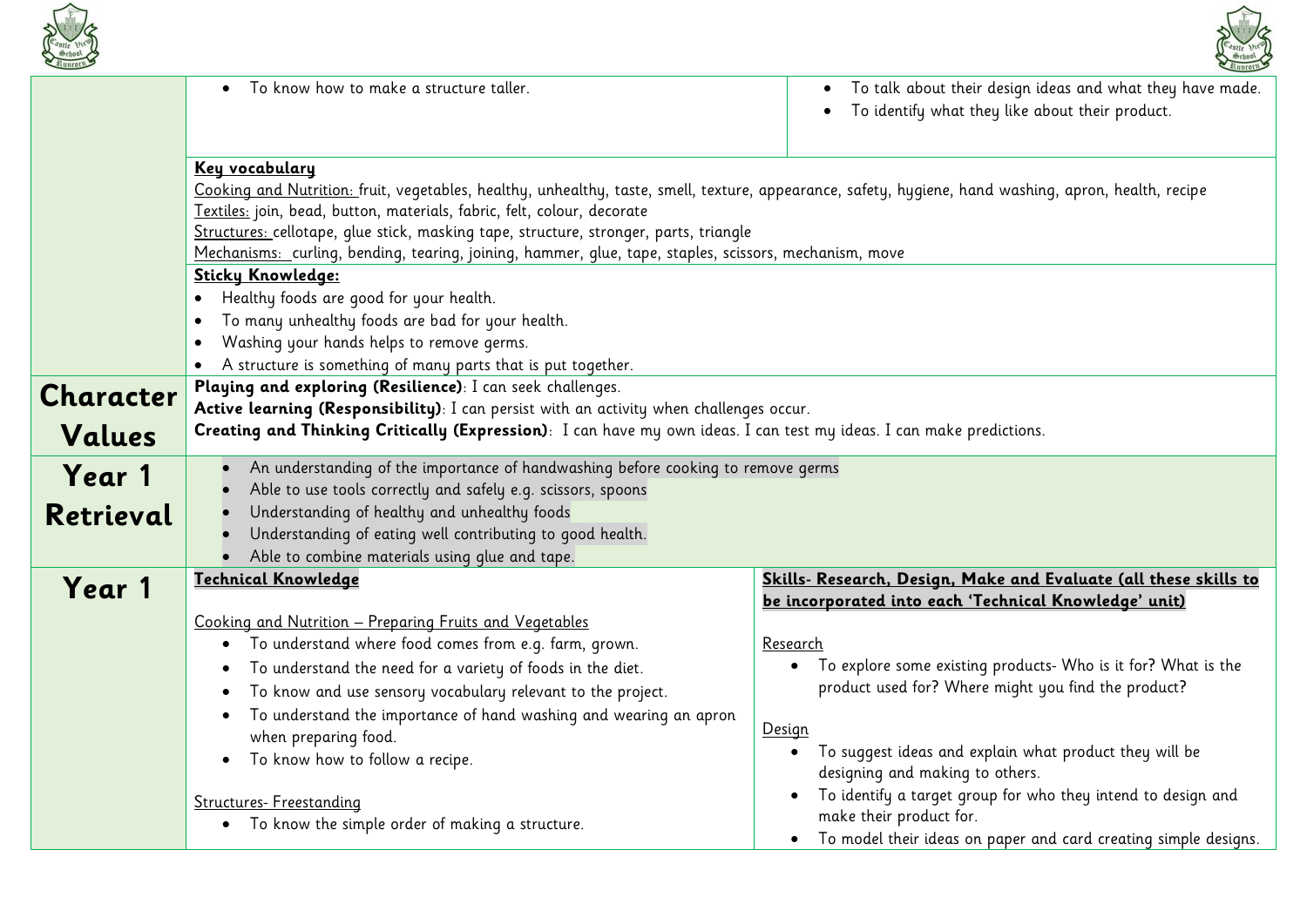



|                     | To understand how to make a free standing structures stronger, stiffer<br>$\bullet$<br>and more stable.<br>To know some simple finishing techniques to complete their structure.<br>To know the names of some simple 3D shapes seen within their<br>structures.<br>Mechanisms- Sliders and Levers<br>To understand what levers and sliders do e.g. they can move things.<br>$\bullet$<br>To understand that different mechanisms create different types of<br>movement.<br>To know different fixing techniques e.g. masking tape.<br>$\bullet$                                                                                                                                                                                                                                                            | Make<br>To select from and use simple utensils, tools and equipment to<br>perform practical tasks e.g. cutting, shaping, joining and<br>finishing.<br>To use a range of tools to cut, join and combine materials safely<br>$\bullet$<br>and correctly e.g. scissors.<br>To use techniques such as cutting, chopping and pealing to<br>$\bullet$<br>prepare fruits and vegetables.<br>Evaluate<br>To talk about their design ideas and what they have made.<br>To identify strengths and weaknesses in relation to its intended<br>purpose. |
|---------------------|-----------------------------------------------------------------------------------------------------------------------------------------------------------------------------------------------------------------------------------------------------------------------------------------------------------------------------------------------------------------------------------------------------------------------------------------------------------------------------------------------------------------------------------------------------------------------------------------------------------------------------------------------------------------------------------------------------------------------------------------------------------------------------------------------------------|--------------------------------------------------------------------------------------------------------------------------------------------------------------------------------------------------------------------------------------------------------------------------------------------------------------------------------------------------------------------------------------------------------------------------------------------------------------------------------------------------------------------------------------------|
|                     | Key Vocabulary:<br>Cooking and Nutrition: fruit, vegetables, healthy diet, plants, animals, safety, food hygiene, procedures, balanced diet, preparing, handling, cooking<br>Structures: free-standing, cut, fold, join, fix, weak, strong, glue gun, glue, tape, stronger, stiffer, stable, finishing techniques, template<br>Mechanisms: mechanism, lever, slider, slot, pivot, guide/bridge, masking tape, fastener, movement, fixing techniques<br><b>Sticky Knowledge:</b><br>Eating a variety of different foods keeps us healthy<br>Food comes from plants or animals<br>$\bullet$<br>A free-standing structure is not attached to another structure<br>$\bullet$<br>Making a base wider can make structures stiffer, stronger and more stable<br>$\bullet$<br>Levers and sliders make things move |                                                                                                                                                                                                                                                                                                                                                                                                                                                                                                                                            |
| Character<br>Values | Resilience- I can try new foods when preparing fruits and vegetables.<br>Expression- I can articulate what I felt went well and how it could be improved.<br>Expression- I can be creative when designing and creating structures.                                                                                                                                                                                                                                                                                                                                                                                                                                                                                                                                                                        |                                                                                                                                                                                                                                                                                                                                                                                                                                                                                                                                            |
| Year 2<br>Retrieval | An awareness of where food comes from<br>To understand the importance of hand washing when cooking<br>To be able to create a range of structures<br>To understand what livers and sliders do                                                                                                                                                                                                                                                                                                                                                                                                                                                                                                                                                                                                              |                                                                                                                                                                                                                                                                                                                                                                                                                                                                                                                                            |
| Year 2              | Technical Knowledge<br>Cooking and Nutrition- Preparing Fruits and Vegetables                                                                                                                                                                                                                                                                                                                                                                                                                                                                                                                                                                                                                                                                                                                             | Skills- Research, Design, Make and Evaluate (all these skills to<br>be incorporated into each 'Technical Knowledge' unit)                                                                                                                                                                                                                                                                                                                                                                                                                  |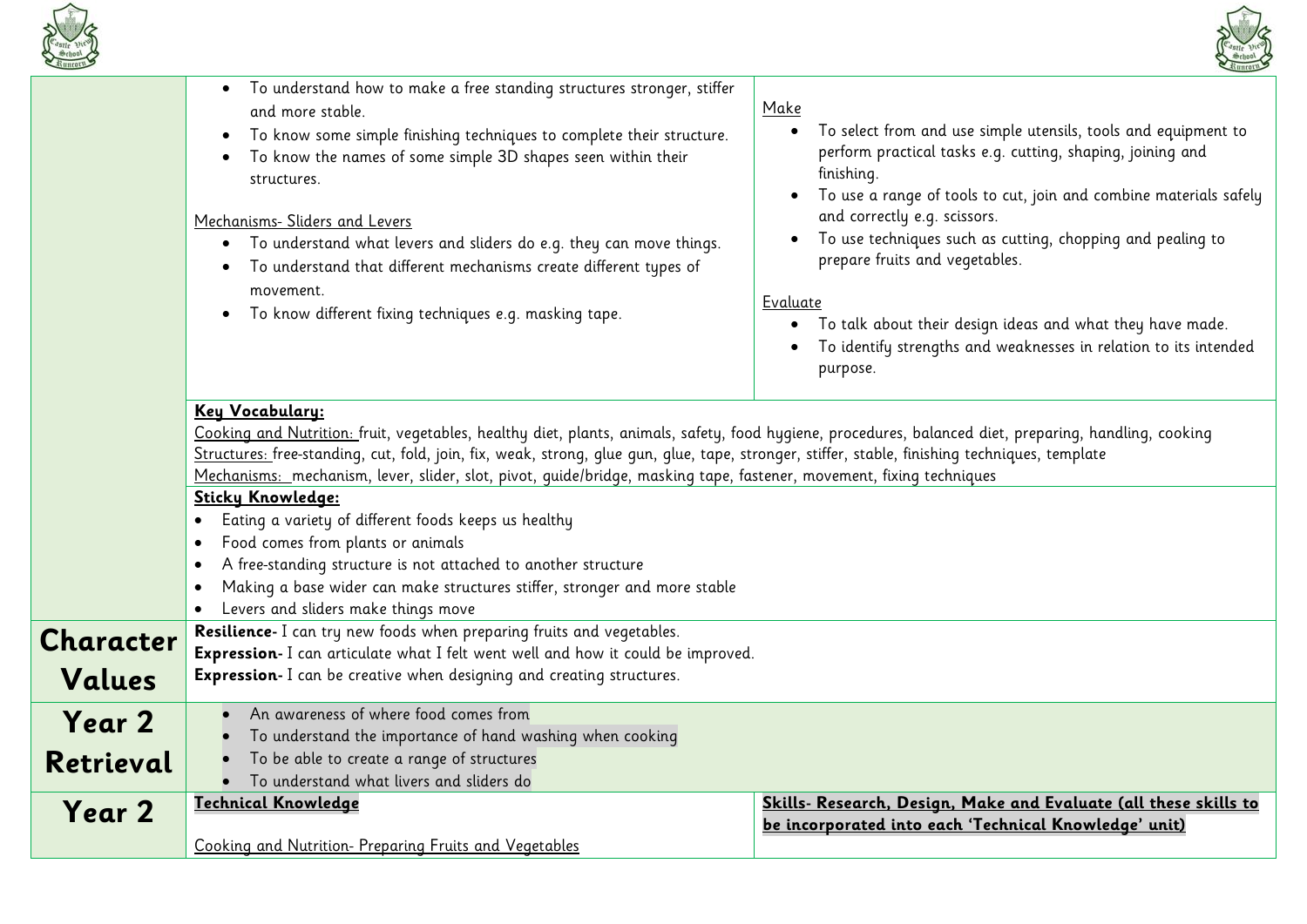



- To know the five food groups from the eat-well plate.
- To understand the principles of a balanced diet.
- To understand that foods have to be farmed, reared or caught.
- To know and follow some safety and food hygiene procedures e.g. regular handwashing, wearing an apron, tying hair up.

#### Textiles- Templates and Joining

- To know what a template is and use one to cut out shapes.
- To learn how to join items using a simple stitch such as a running stitch.
- To know a range of finishing techniques e.g. decoration by gluing or stitching.
- To know a range of fastenings such as buttons and velcro.

#### Mechanisms- Wheels and Axles

- To know and understand what wheels, axles and axles holders are.
- To know the difference between fixed and free moving axles.
- To know how to fix wheels and axels to a product.

### Research

- To explore some existing products- Which materials are used? How do the products work? Who made the product.
- To express opinions about the different products they have researched
- To research famous inventors and designers.

## Design

- To develop their design ideas through discussion, observation, drawing and modelling with others.
- To identify a simple design criterion.
- To identify a clear purpose for what and who they intend to design and make.
- To draw simple sketches with notes to support their explanations and record their ideas.

# Make

- To choose appropriate tools, equipment, techniques and materials from a wide range using the correct vocabulary to name them.
- To safely measure, mark out, cut and shape materials and components using a range of tools showing some accuracy.
- To use simple tools to prepare ingredients e.g. chopping, cutting, peeling and grating.
- To measure and weight ingredients using non- statutory measures.

## Evaluate

- To discuss closely how their product meets their design criteria.
- To discuss how their product could be improved.

# **Key Vocabulary:**

Cooking and Nutrition: food groups, eat-well plate, fruit, vegetables, farmed, reared, caught, safety, hygiene, bread and cereals, meat and fish, milk and diary, fats and sugars and fruits and vegetables, germs

Textiles: template, mould, joining, running stitch, finishing technique, decoration, fabrics, constructed, fastenings Mechanisms: Wheel, axel, fixed, free, design, make, cutting, joining, product, axel holder, rode, rotate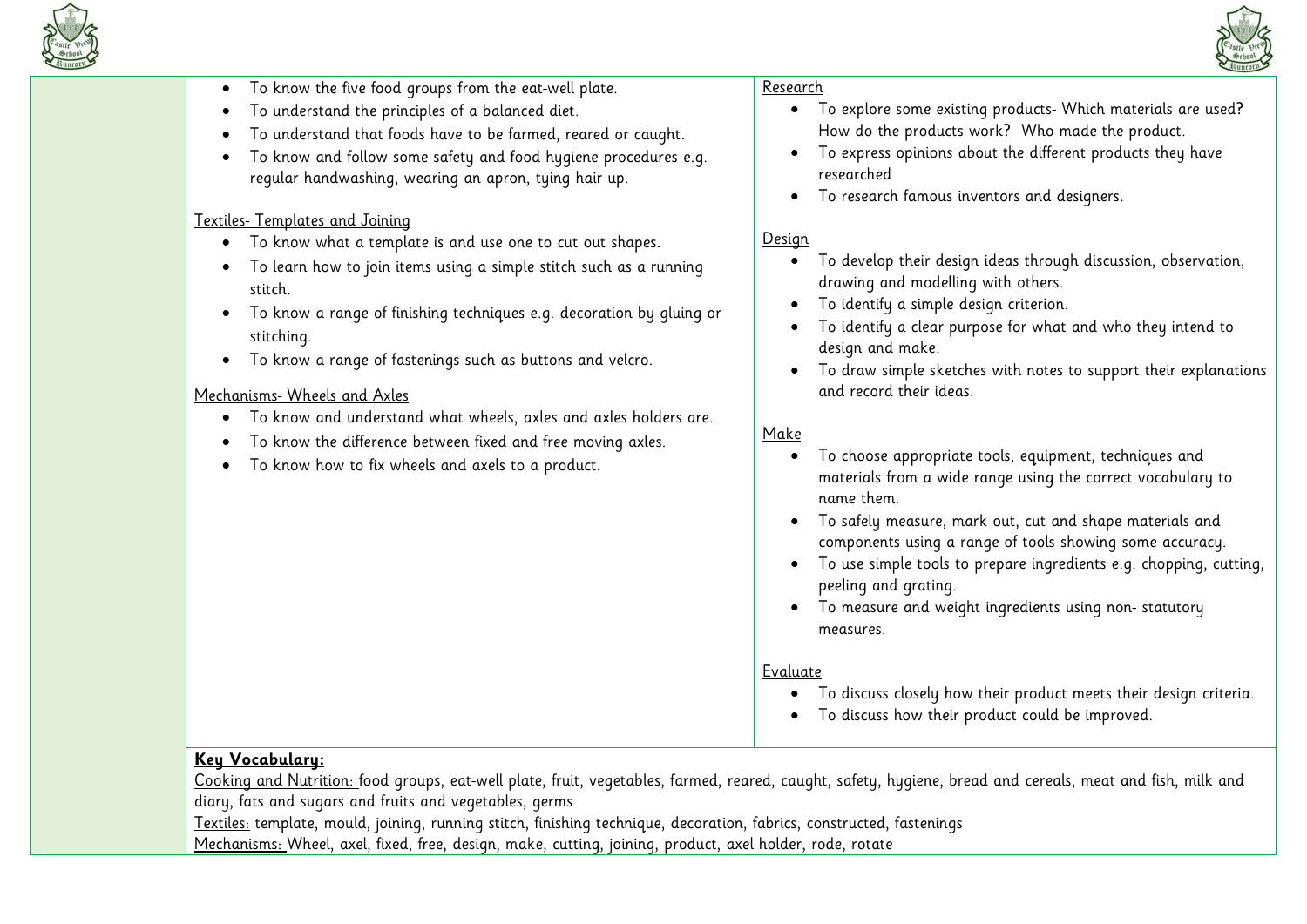



| Character                    | Sticky Knowledge:<br>The 5 food groups are bread and cereals, meat and fish, milk and dairy, fats and sugars and fruits and vegetables.<br>Foods have to be farmed, reared and caught to be eaten.<br>$\bullet$<br>A template is a mould used as a guide to make something.<br>$\bullet$<br>An axel holder is the part where an axle fits and rotates<br>$\bullet$<br>An axel is a rod that enables a wheel to rotate<br>Resilience- I can remain calm when faced with a challenge when using unfamiliar resources. |                                                                                                                                                                                                                                                                                                                                                                                                                   |
|------------------------------|---------------------------------------------------------------------------------------------------------------------------------------------------------------------------------------------------------------------------------------------------------------------------------------------------------------------------------------------------------------------------------------------------------------------------------------------------------------------------------------------------------------------|-------------------------------------------------------------------------------------------------------------------------------------------------------------------------------------------------------------------------------------------------------------------------------------------------------------------------------------------------------------------------------------------------------------------|
|                              | Expression- I can articulate how my product can be improved to my peers and teachers.<br>Chivalry- I can support my peers when they face challenges. I can offer advice to my peers when the face challenges.                                                                                                                                                                                                                                                                                                       |                                                                                                                                                                                                                                                                                                                                                                                                                   |
| Values                       |                                                                                                                                                                                                                                                                                                                                                                                                                                                                                                                     |                                                                                                                                                                                                                                                                                                                                                                                                                   |
| <b>Year 3/4</b><br>Retrieval | Knowledge of the Eat well plate<br>Understanding of what forms a balanced diet<br>Understanding of where food comes from (beyond the shop)<br>Ability to join items using a simple stitch<br>Understanding of axles and wheels in products they have made                                                                                                                                                                                                                                                           |                                                                                                                                                                                                                                                                                                                                                                                                                   |
| <b>Year 3/4</b>              | <u>Technical Knowledge</u><br>Cooking and Nutrition-Healthy and Varied Diet<br>To understand what nutritional benefits different food types give us.<br>To understand that all foods must be farmed, grown or caught and<br>that food comes from the UK and across the world.<br>To know where to find the nutritional information on packaging.<br>To know safety and food hygiene procedures and follow them<br>confidently.                                                                                      | Skills- Research, Design, Make and Evaluate (all these skills to<br>be incorporated into each 'Technical Knowledge' unit)<br>Research<br>To explore some existing products- When was the product<br>made? Where was the product designed and made? What<br>methods of construction have been used?<br>To evaluate the product on its design, material and its use.<br>To research famous inventors and designers. |
|                              | <b>Structures- Shell Structures</b><br>To explore and name more sophisticated methods for stiffening and<br>$\bullet$<br>strengthening structures.<br>To know how to create a shape net.<br>To know how to test a materials strength.<br>To know how to use CAD (computer aided design) to develop a<br>product.<br>Mechanisms-Levers and Linkages                                                                                                                                                                  | Design<br>To identify a purpose and establish a design criteria for a<br>product.<br>To develop ideas by producing cross- sectional drawings and<br>diagrams.<br>To develop more than one design or adaptation of the initial<br>design.<br>To generate realistic ideas that meet the needs of the user/s.<br>$\bullet$                                                                                           |
|                              | To know and understand how to use lever and linkages mechanisms.<br>$\bullet$                                                                                                                                                                                                                                                                                                                                                                                                                                       | <u>Make</u>                                                                                                                                                                                                                                                                                                                                                                                                       |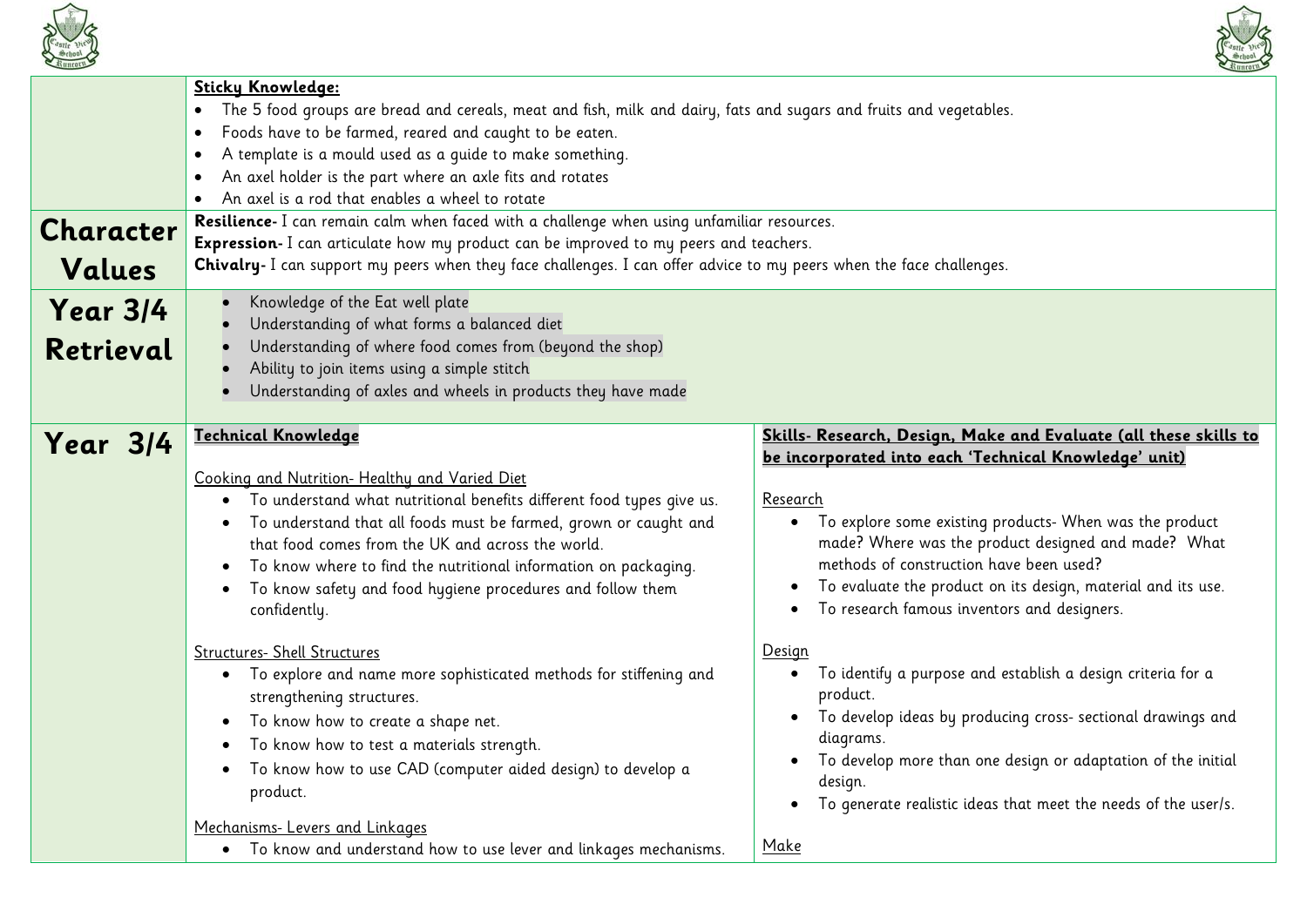



|                  | To know the difference between a fixed and loose pivot.<br>$\bullet$<br>To know and create quides to control movement.<br>To know the difference between the input and output in a mechanism. | To safely measure, mark out, cut, assemble and join with some<br>$\bullet$<br>accuracy.<br>To make sensible choices from a wider range or tools and<br>unfamiliar materials and plan out the main stages of using them.<br>To use a range of techniques to join and combine ingredients<br>$\bullet$<br>e.g. slicing and mixing.<br>To measure and weight ingredients using scales with support.<br>To cook using a heat source e.g. oven with supervision.<br>Evaluate |
|------------------|-----------------------------------------------------------------------------------------------------------------------------------------------------------------------------------------------|-------------------------------------------------------------------------------------------------------------------------------------------------------------------------------------------------------------------------------------------------------------------------------------------------------------------------------------------------------------------------------------------------------------------------------------------------------------------------|
|                  |                                                                                                                                                                                               | To evaluate their product against their original design criteria<br>whilst designing and making.                                                                                                                                                                                                                                                                                                                                                                        |
|                  |                                                                                                                                                                                               | To use their design criteria to evaluate their product; identify<br>strengths and areas for development.                                                                                                                                                                                                                                                                                                                                                                |
|                  |                                                                                                                                                                                               | To consider the views of the user whilst evaluating.                                                                                                                                                                                                                                                                                                                                                                                                                    |
|                  | Key Vocabulary:                                                                                                                                                                               |                                                                                                                                                                                                                                                                                                                                                                                                                                                                         |
|                  | Cooking and Nutrition: nutrition, food types, farmed, grown, caught, UK, world, nutritional information, packaging, safety, food hygiene, carbohydrates,                                      |                                                                                                                                                                                                                                                                                                                                                                                                                                                                         |
|                  | proteins, fruits and vegetables dairy, oils and spreads                                                                                                                                       |                                                                                                                                                                                                                                                                                                                                                                                                                                                                         |
|                  | Structures: Shell, structure, net, stiffening, strengthening, strength, computer aided design, environmental issues, wastage                                                                  |                                                                                                                                                                                                                                                                                                                                                                                                                                                                         |
|                  | Mechanisms: levers, linkage, fixed, loose, guide, movement, mechanism, input, output                                                                                                          |                                                                                                                                                                                                                                                                                                                                                                                                                                                                         |
|                  | <b>Sticky Knowledge:</b>                                                                                                                                                                      |                                                                                                                                                                                                                                                                                                                                                                                                                                                                         |
|                  | Farmed foods are grown on farms, allotments, gardens or windowsills.<br>$\bullet$                                                                                                             |                                                                                                                                                                                                                                                                                                                                                                                                                                                                         |
|                  | Some animals such as chickens are reared for food.<br>$\bullet$                                                                                                                               |                                                                                                                                                                                                                                                                                                                                                                                                                                                                         |
|                  | Some animals such as fish are caught for food.<br>$\bullet$                                                                                                                                   |                                                                                                                                                                                                                                                                                                                                                                                                                                                                         |
|                  | The flat or opened-out shape of an object, such as a box is called a net.<br>$\bullet$                                                                                                        |                                                                                                                                                                                                                                                                                                                                                                                                                                                                         |
|                  | A fixed pivot attaches a lever to a base.<br>$\bullet$                                                                                                                                        |                                                                                                                                                                                                                                                                                                                                                                                                                                                                         |
|                  | A loose pivot attaches two levers together.                                                                                                                                                   |                                                                                                                                                                                                                                                                                                                                                                                                                                                                         |
| <b>Character</b> | Responsibility- I can take pride in the appearance and presentation of my work.                                                                                                               |                                                                                                                                                                                                                                                                                                                                                                                                                                                                         |
|                  | Chivalry- I can consider the views of the user and others whilst evaluating.                                                                                                                  |                                                                                                                                                                                                                                                                                                                                                                                                                                                                         |
| Values           | Resilience- I can stick to a task and complete a project successfully.                                                                                                                        |                                                                                                                                                                                                                                                                                                                                                                                                                                                                         |
| <b>Year 4/5</b>  | Understanding of the nutritional benefits food gives us<br>$\bullet$                                                                                                                          |                                                                                                                                                                                                                                                                                                                                                                                                                                                                         |
|                  | Understanding that foods of where food comes from and is farmed, grown or caught                                                                                                              |                                                                                                                                                                                                                                                                                                                                                                                                                                                                         |
| Retrieval        | Ability to use a range of tools competently                                                                                                                                                   |                                                                                                                                                                                                                                                                                                                                                                                                                                                                         |
|                  | Ability to cook using a heat source with supervision                                                                                                                                          |                                                                                                                                                                                                                                                                                                                                                                                                                                                                         |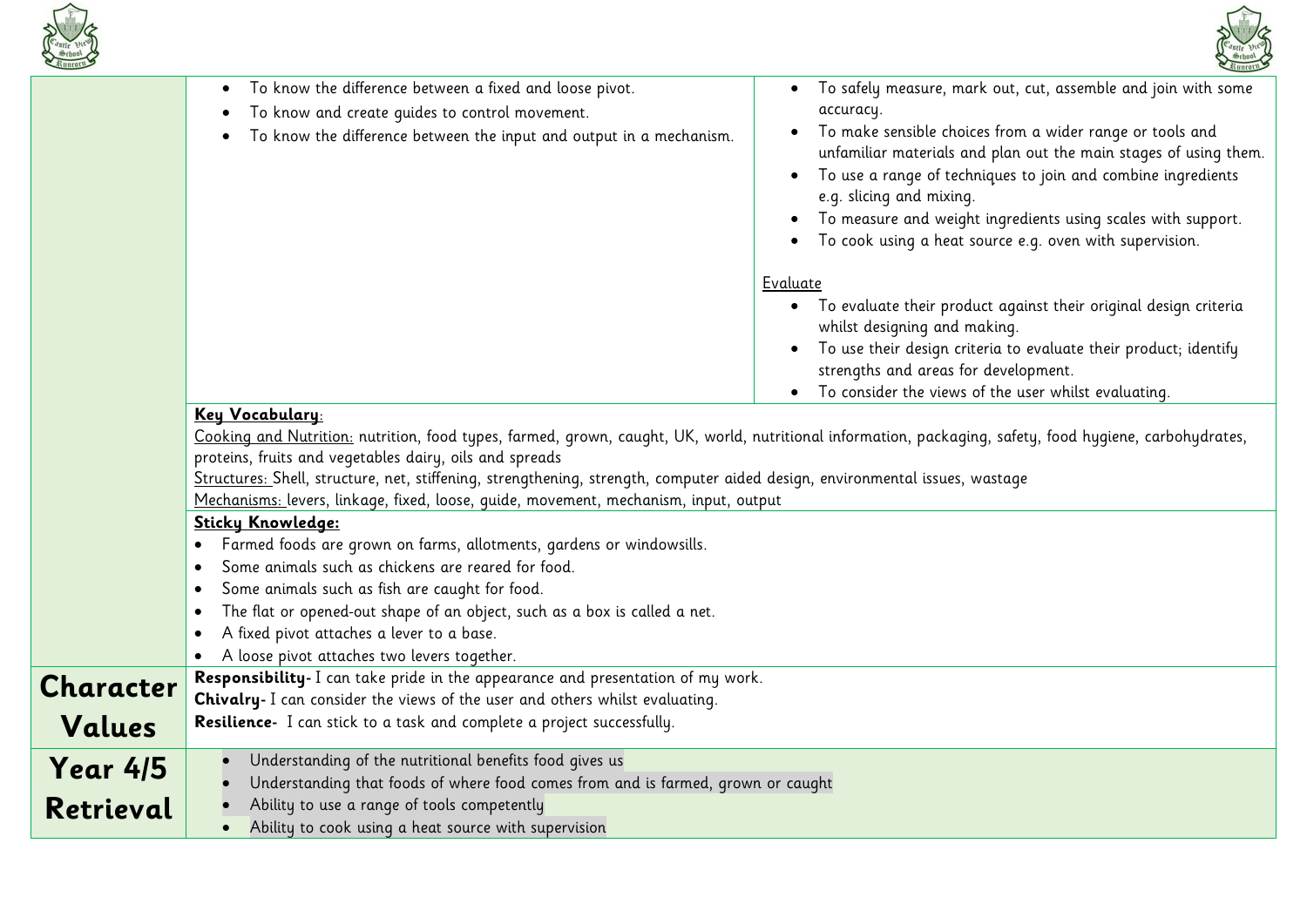



# **Year 4 /5 Technical Knowledge** Cooking and Nutrition- Healthy and Varied Diet • To understand and name different foods and drinks that provide different substances the body needs to be healthy and active. • To understand seasonality and the advantages of eating seasonal and locally produced food. • To know which foods are grown in different countries and continents. • To know that recipes can be adapted to change the appearance, taste, texture and aroma of foods.

• To know and follow a range of safety and food hygiene procedures.

#### Textiles- Combining different fabric shapes

- To know how to securely join fabrics using sewing through cross stitching or over sewing.
- To know how to use fasteners appropriate to the product e.g. zip for a bag.
- To know how to use stitches to decorate products e.g. stem stitch, satin stitch, chain stitch, lazy daisy stitch.
- To investigate using materials other than fabrics e.g. for handles plastic bags cut into strips.
- To know what seam allowances are.

#### Electrical Systems (KS2)- Simple Switches and Circuits \*to be covered around the same time or soon after it is covered in Science

- To know what an electrical circuit is.
- To know what a bulb, buzzer and switch is and their functions.
- To construct a simple series circuit to generate static electricity.
- To know how to make simple secure connections.
- To know different switch types e.g. push to break, push to make, reed and toggle switch.

## **Skills- Research, Design, Make and Evaluate (all these skills to be incorporated into each 'Technical Knowledge' unit)**

### Research

- To explore some existing products- How well does the product achieve its purpose? how environmentally friendly is the product? How environmentally friendly are the resources?
- To evaluate the product on design and use and appearance.
- To research and find out about famous inventors and designers.

## Design

- To develop their own design criteria.
- To use their market research to inform the design of their product.
- To identify design features that will appeal to the intended users.
- To record the plan using exploded designs and simple computer programs.

# Make

- To use techniques which require more accuracy to cut, shape, join and finish their work e.g. cutting internal shapes and slots in frameworks.
- To read and follow a recipe which involves several processes.
- To use cooking techniques such as slicing, mixing, spreading and baking.
- To join and combine ingredients by kneading.
- To measure and weight a range of ingredients using scales competently.
- To cook using a heat source with some supervision setting the temperature.

### Evaluate

- To evaluate their work both during and at the end of the process.
- To carry out appropriate tests before making any improvements.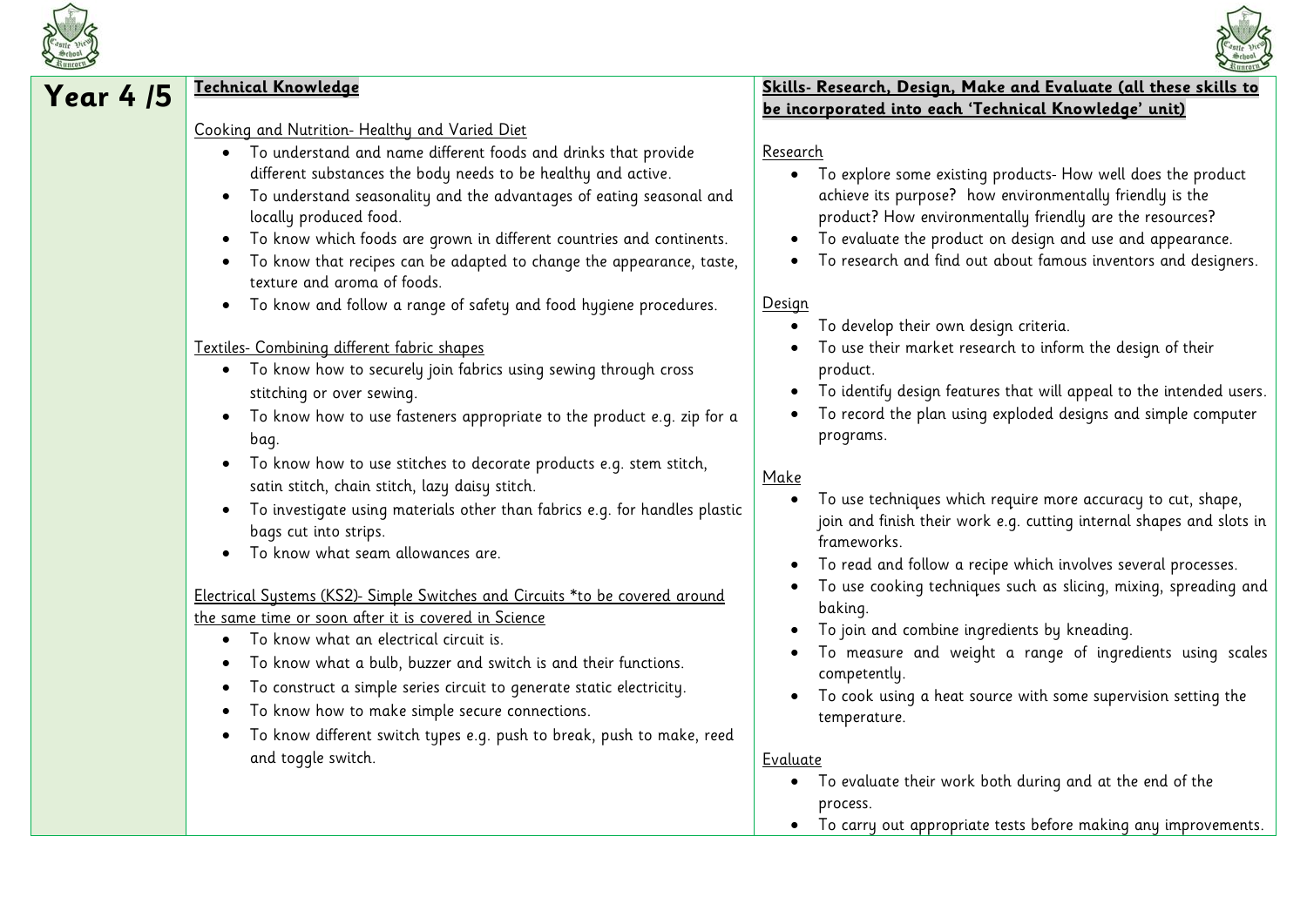

 $\overline{\textbf{C}}$ 



|                                                                                                                                                                                                                                                                                                                                                                                                                                                                                                                                                                                                       | <b>Sunroty</b>                                                                                                                                                                                                                                                                                                                                                                                                                            |
|-------------------------------------------------------------------------------------------------------------------------------------------------------------------------------------------------------------------------------------------------------------------------------------------------------------------------------------------------------------------------------------------------------------------------------------------------------------------------------------------------------------------------------------------------------------------------------------------------------|-------------------------------------------------------------------------------------------------------------------------------------------------------------------------------------------------------------------------------------------------------------------------------------------------------------------------------------------------------------------------------------------------------------------------------------------|
|                                                                                                                                                                                                                                                                                                                                                                                                                                                                                                                                                                                                       | To evaluate their product against the original design<br>specification on how well it meets the needs of the user.<br>To evaluate it personally discussing what does and does not<br>work and to seek evaluation from others.                                                                                                                                                                                                             |
| Cooking and Nutrition: substances, healthy, active, seasonality, local, countries, continents, recipe, appearance, taste, texture, aroma, hygiene<br>Textiles: securely, cross stitching, over sewing, fasteners, decorate, stem stitch, satin stitch, chain stitch, lazy daisy stitch, fabrics, seam allowance<br>Electrical Systems: electrical circuit, bulb, buzzer, switch, electricity, connections, switch types, push to break, push to make, reed and toggle switch                                                                                                                          |                                                                                                                                                                                                                                                                                                                                                                                                                                           |
| Sticky Knowledge:<br>Seasonality is when food is used at its harvest time.<br>$\bullet$<br>Cross-stitch and over sewing are stitches used to join fabrics.<br>$\bullet$<br>A seam allowance is the area that stops the stitches from pulling apart.<br>$\bullet$<br>An electrical circuit is a path which electricity passes.<br>$\bullet$<br>A complete circuit is needed for electricity to flow and devices to work.<br>$\bullet$<br>A bulb is a component that lights up when electricity flows through it and a switch is a component that opens and closes the electrical circuit.<br>$\bullet$ |                                                                                                                                                                                                                                                                                                                                                                                                                                           |
| Responsibility- I can take pride in the appearance and presentation of my work.<br>Expression- I can use computer programs to plan my designs and be creative with this.<br>Chivalry- To seek evaluation throughout their research, design and make processes.                                                                                                                                                                                                                                                                                                                                        |                                                                                                                                                                                                                                                                                                                                                                                                                                           |
| An understanding of seasonality<br>An understanding of where certain foods are grown<br>An awareness of an electrical circuit and constructing one                                                                                                                                                                                                                                                                                                                                                                                                                                                    |                                                                                                                                                                                                                                                                                                                                                                                                                                           |
| <u>Technical Knowledge</u><br>Cooking and Nutrition- Celebrating Culture and Seasonality<br>• To understand where food comes from, describing the process of 'farm<br>to fork' for a given ingredient.<br>To understand the environmental impact on future product and cost of<br>$\bullet$<br>production.<br>To know that a recipe can be adapted by adding or substituting one or<br>$\bullet$<br>more ingredients.<br>To know and name safety and food hygiene procedures and follow                                                                                                               | Skills- Research, Design, Make and Evaluate (all these skills to<br>be incorporated into each 'Technical Knowledge' unit)<br>Research<br>To explore some existing products- does the product have any<br>other purpose? How environmentally friendly is the product?<br>How environmentally friendly are the resources?<br>To research how much it costs to make the product, to sell the<br>product and what the profit margin would be. |
| these strictly.                                                                                                                                                                                                                                                                                                                                                                                                                                                                                                                                                                                       | Plan                                                                                                                                                                                                                                                                                                                                                                                                                                      |
|                                                                                                                                                                                                                                                                                                                                                                                                                                                                                                                                                                                                       | Key Vocabulary:<br>An awareness of electrical components and their functions                                                                                                                                                                                                                                                                                                                                                              |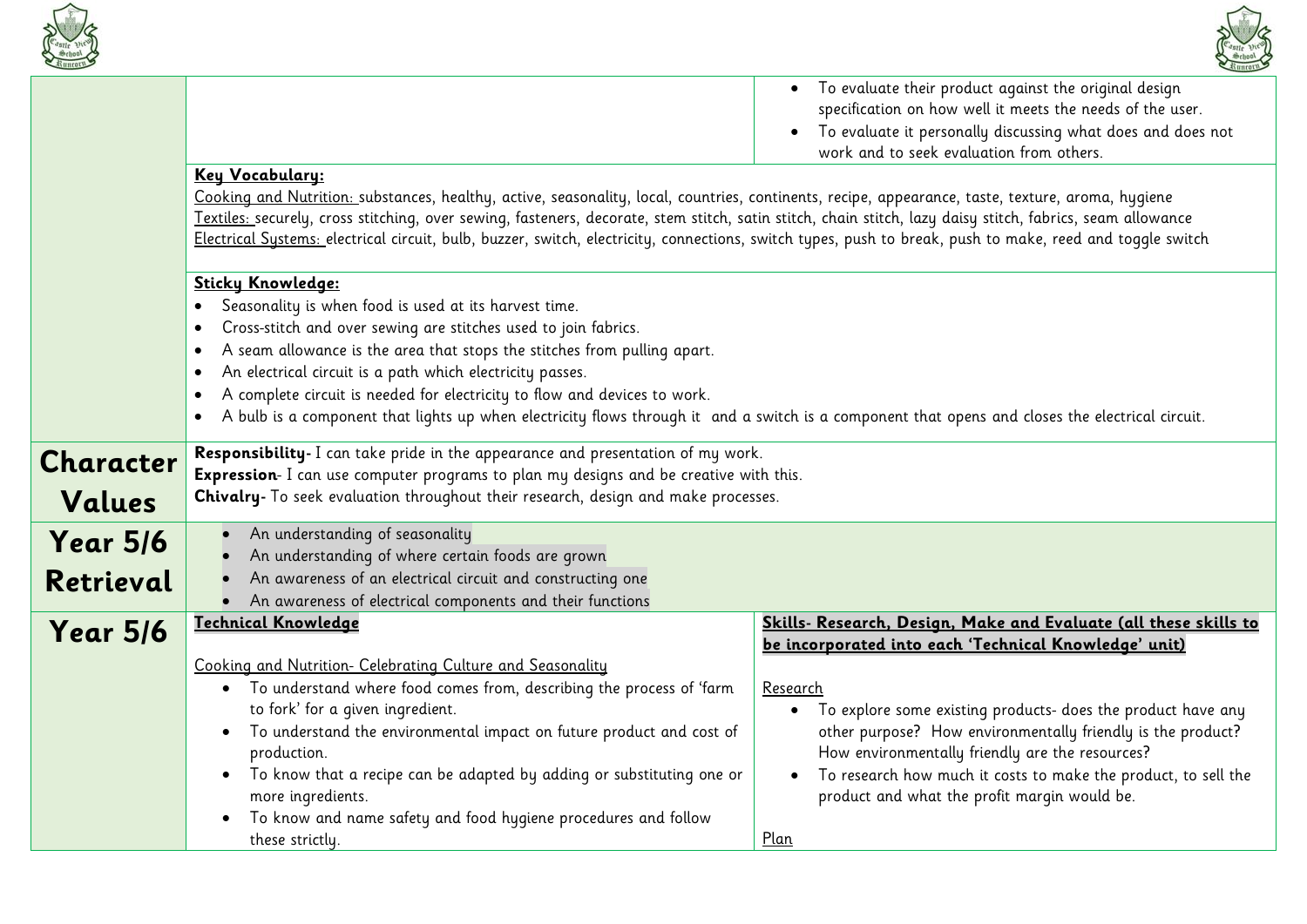



### Mechanisms- Pulleys and Gears

- To know and understand what a gear and pulley is.
- To know that gears and pulleys can be used to speed up, slow down or change the direction of movement.
- To understand the ratio in a gear or pulley system (how often larger wheels turn in relation to small pulleys or the number of teeth in gears).
- To be able to identify gear and pulley mechanisms in everyday objects.

#### Structures- Frame Structures

- To know how to stiffen, strengthen and reinforce 3D frameworks.
- To know which materials are best suited to stiffen and reinforce by selecting them due to their properties.
- To know which shapes are the strongest and will support the most weight in a structure.
- To know and understand the term triangulation.
- To know to perform simple tests to test the functionality and strength of products.

#### Electrical Systems (KS2)- Complex Switches and Circuits \*covered around the same time or soon after it is covered in Science

- To know how to construct a simple series circuit confidently (building on  $Y4/5$ ) 4
- To incorporate simple self-made switches into a circuit.
- To know how to test components and assess faults in a series circuit.
- To know that mechanical and electrical systems have an input, process and output.
- To understand that the number and voltage of cells in a circuit can affect the components such as brightness of a lamp or volume of a buzzer.
- To understand how to stay safe when working with electricity.
- To use research into famous designers and inventors and to use market research to inform the design of their product.
- To generate, develop, model and communicate their ideas through discussion, annotated sketches, cross- sectional and exploded diagrams, prototypes and computer- aided design (CAD).
- To use found information (researched) to inform decisions e.g. time, resources, costs.

#### Make

- To apply knowledge of materials and techniques to refine and rework their product to improve its functional properties and aesthetic qualities.
- To use tools to make careful measurements, so that joins, holes and openings are accurate e.g. bradawl and hand-drill use.
- To use technical knowledge and accurate skills to problem solve during the making process e.g. when they face a problem.
- To use advanced methods for mixing ingredients e.g. rubbing in
- To measure and weight ingredients using different scales.
- To cook using a heat source e.g. oven with some supervision using the basic functions independently- setting timers, changing temperatures.
- To use a range of cooking techniques e.g. chopping, peeling, grating, slicing, mixing, spreading, kneading and baking.

## Evaluate

- To carry out appropriate tests on the product to tests its effectiveness.
- To evaluate against original criteria- does it have and is it fit for purpose?
- To self-evaluate discussing what does and does not work and to seek evaluation from others.
- To evaluate the quality of the product.